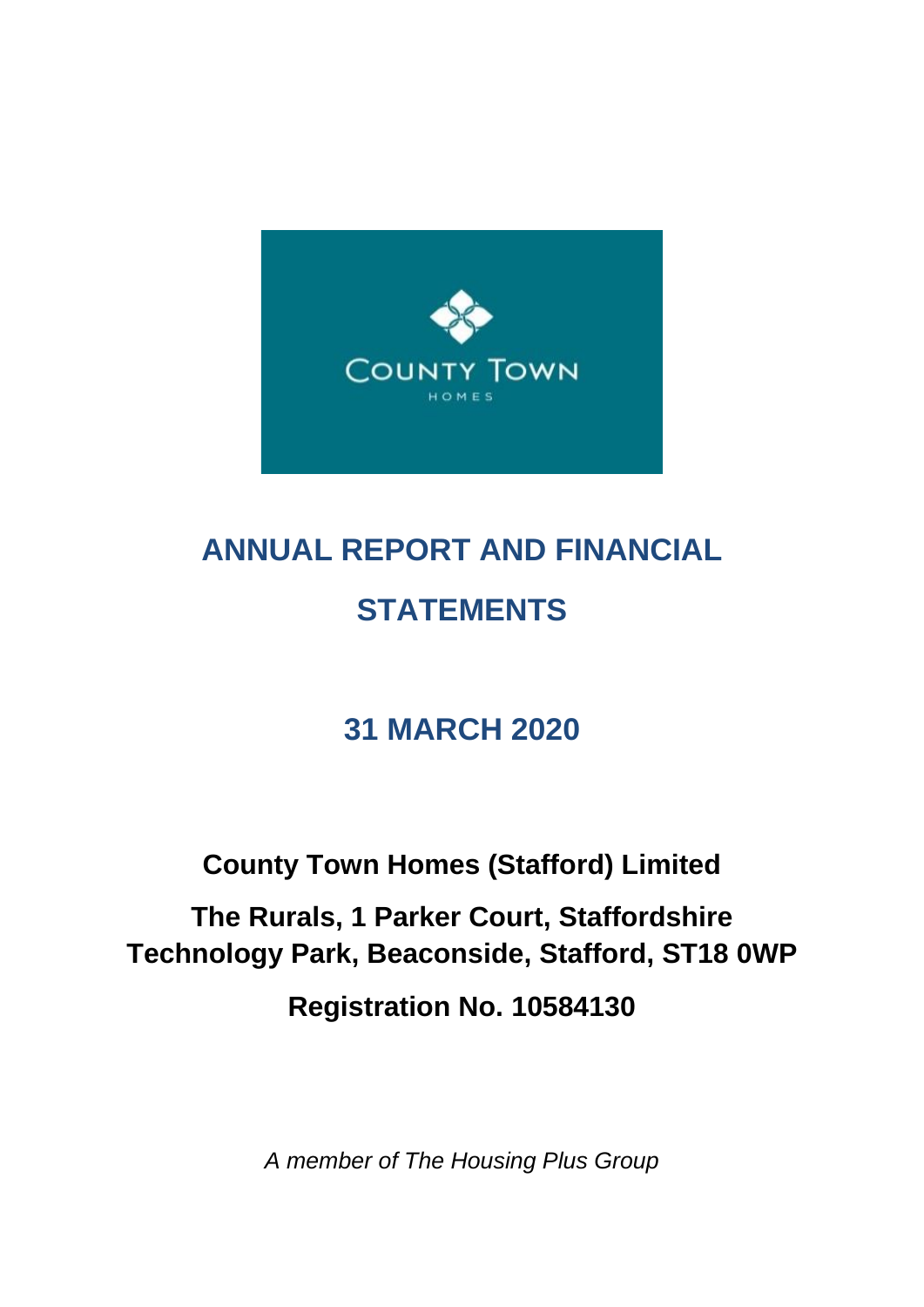## **CONTENTS**

**BOARD OF DIRECTORS, ADVISORS AND BANKERS** .............. **Error! Bookmark not defined.**

**REPORT OF THE BOARD FOR THE YEAR ENDED 31 MARCH 2020**.........**Error! Bookmark not defined.**

| INDEPENDENT AUDITOR'S REPORT TO THE MEMBERS OF COUNTY TOWN HOMES |  |
|------------------------------------------------------------------|--|
|                                                                  |  |
|                                                                  |  |
|                                                                  |  |
|                                                                  |  |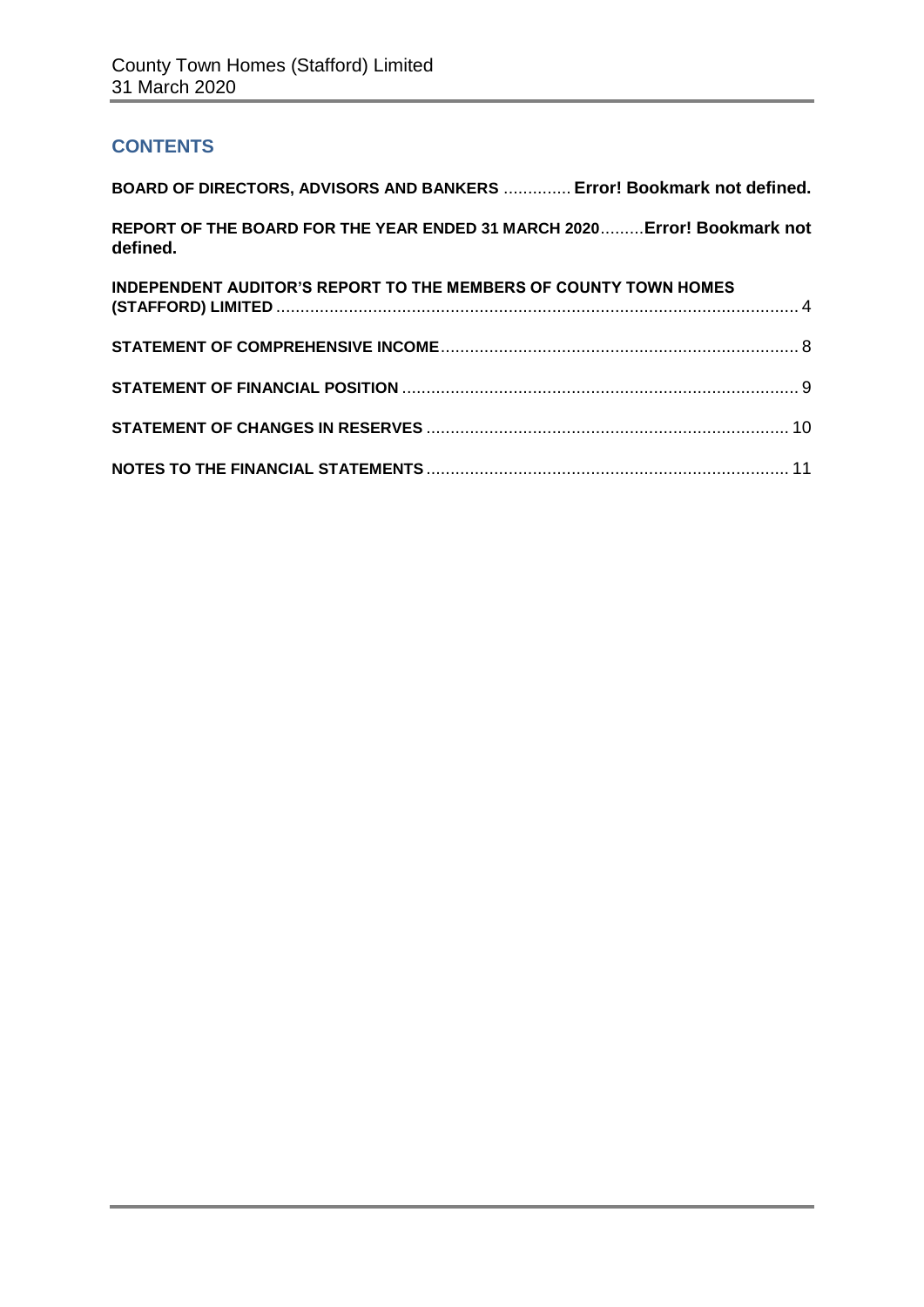## **BOARD OF DIRECTORS, ADVISORS AND BANKERS**

| <b>Board of Directors</b>  |                       |                      |  |
|----------------------------|-----------------------|----------------------|--|
|                            | <b>Date Appointed</b> | <b>Date Resigned</b> |  |
| P R Green                  | 13 April 2017         | 01 October 2019      |  |
| K L Armitage               | 13 April 2017         | 01 October 2019      |  |
| C J Poulton                | 13 April 2017         | 01 October 2019      |  |
| P Wisher                   | 27 April 2017         | 01 October 2019      |  |
| R B Lawrence               | 01 October 2019       | 30 April 2020        |  |
| V M Cross                  | 01 October 2019       |                      |  |
| J D Burt (Chair from 1 May | 01 November 2019      |                      |  |
| 2020)                      |                       |                      |  |
| I Farrell                  | 11 November 2019      |                      |  |
| P J Ingle                  | 01 November 2019      |                      |  |
| K A Shaw                   | 01 November 2019      |                      |  |

| <b>Secretary</b> |                 |                 |  |
|------------------|-----------------|-----------------|--|
| S J Duffill      | 02 May 2017     | 01 October 2019 |  |
| I E Molyneux     | 01 October 2019 |                 |  |

| <b>Registered Office</b>         | <b>The Rurals</b><br>1 Parker Court<br>Staffordshire Technology Park<br>Beaconside<br><b>Stafford</b><br>ST <sub>18</sub> OWP |
|----------------------------------|-------------------------------------------------------------------------------------------------------------------------------|
| <b>Registered Company Number</b> | 10584130                                                                                                                      |
| <b>Auditors</b>                  | <b>BDO LLP</b><br>2 Snow Hill Queensway<br>Birmingham<br><b>B4 6GA</b>                                                        |
| <b>Solicitors</b>                | <b>Anthony Collins Solicitors LLP</b><br>134 Edmund Street<br>Birmingham<br><b>B3 2ES</b>                                     |
| <b>Bankers</b>                   | <b>Barclays Bank</b><br>Barclays Bank Social Housing Team,<br>PO Box 3333,<br>15 Colmore Row,<br>Birmingham<br><b>B3 2WN</b>  |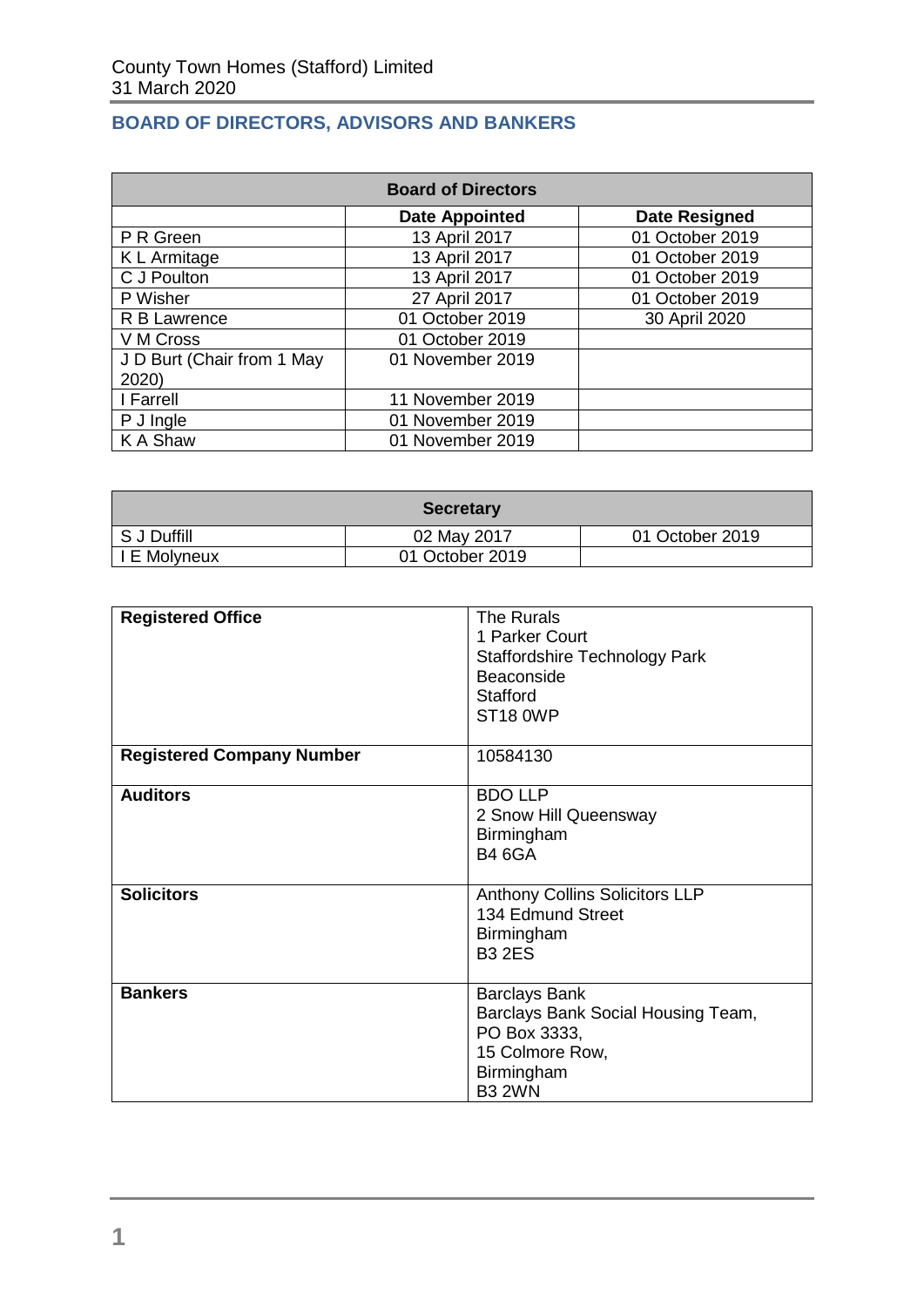#### **REPORT OF THE BOARD FOR THE YEAR ENDED 31 MARCH 2020**

County Town Homes (Stafford) Limited is a wholly owned trading subsidiary of Stafford and Rural Homes (SARH). The Board of Directors presents its Report and the Audited Financial Statements for the period ended 31 March 2020. In preparing this report, the directors have taken advantage of the exemption from the requirement to prepare a strategic report.

#### **Principal Activities**

The company was incorporated on 25 January 2017 to deliver new build developments for outright sale. Any taxable profits will be gift aided in full to the parent company within 9 months of the period end.

#### **Results and dividends**

The loss for the period, after taxation, amounted to £56k. The directors do not recommend the payment of a dividend.

#### **The Board of Directors**

The Directors who served in the period, and up to the date of signing, are listed at page 1.

#### **Going concern**

County Town Homes has been incorporated to deliver new build developments for outright sale and is funded through an intragroup loan agreement with SARH and therefore its ongoing operations are closely aligned to the SARH Business Plan.

After reviewing the long term financial plan based on normal business planning and control procedures and having received confirmation of continued support from Stafford and Rural Homes, the members of the Board have a reasonable expectation that County Town Homes has adequate resources to continue in operational existence for the foreseeable future.

The impact of the Covid 19 outbreak has been considered by the Directors, and as their main customer is Stafford and Rural Homes, who have confirmed their support the outbreak does not pose a material uncertainty that would cast doubt on the Company's ability to continue as a going concern. The board, therefore, consider it appropriate for the accounts to be prepared on a going concern basis.

#### **External Auditors**

A resolution to appoint External Auditors will be proposed at the next Annual General Meeting.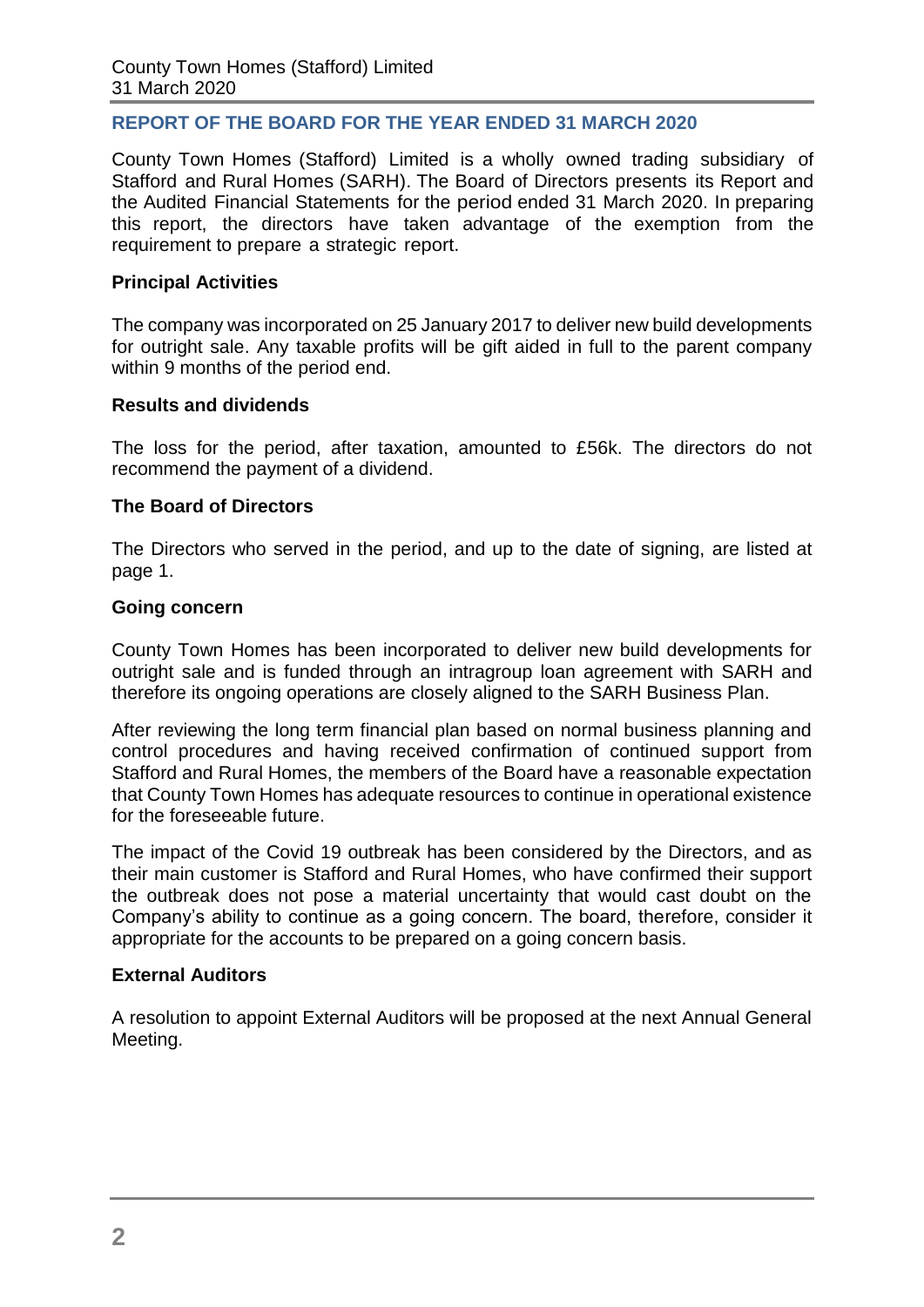#### **REPORT OF THE BOARD FOR THE YEAR ENDED 31 MARCH 2020 (CONTINUED)**

#### **Statement of the Directors' Responsibilities**

The directors are responsible for preparing the Report of the Board and the financial statements in accordance with applicable law and regulations.

Company law requires the directors to prepare financial statements for each financial year. Under that law the directors have elected to prepare the financial statements in accordance with United Kingdom Generally Accepted Accounting Practice (United Kingdom Accounting Standards and applicable law). Under company law the directors must not approve the financial statements unless they are satisfied that they give a true and fair view of the state of affairs of the company and of the profit or loss of the company for that period.

In preparing these financial statements, the directors are required to:

- select suitable accounting policies and then apply them consistently;
- make judgements and accounting estimates that are reasonable and prudent;
- state whether applicable UK Accounting Standards have been followed, subject to any material departures disclosed and explained in the financial statements;
- prepare the financial statements on the going concern basis unless it is inappropriate to presume that the company will continue in business.

The directors are responsible for keeping adequate accounting records that are sufficient to show and explain the company's transactions and disclose with reasonable accuracy at any time the financial position of the company and enable them to ensure that the financial statements comply with the Companies Act 2006. They are also responsible for safeguarding the assets of the company and hence for taking reasonable steps for the prevention and detection of fraud and other irregularities.

So far as each of the directors are aware:

- There is no relevant audit information of which the company's auditors are unaware;
- The directors have taken all steps that they ought to have taken to make themselves aware of any relevant audit information and to establish that the auditors are aware of that information.

In preparing this report, the directors have taken advantage of the small companies exemptions provided by section 415A of the Companies Act 2006.

The report of the Board was approved by the Board on 20 July 2020 and signed on its behalf by:

**P J Ingle I E Molyneux Director Company Secretary**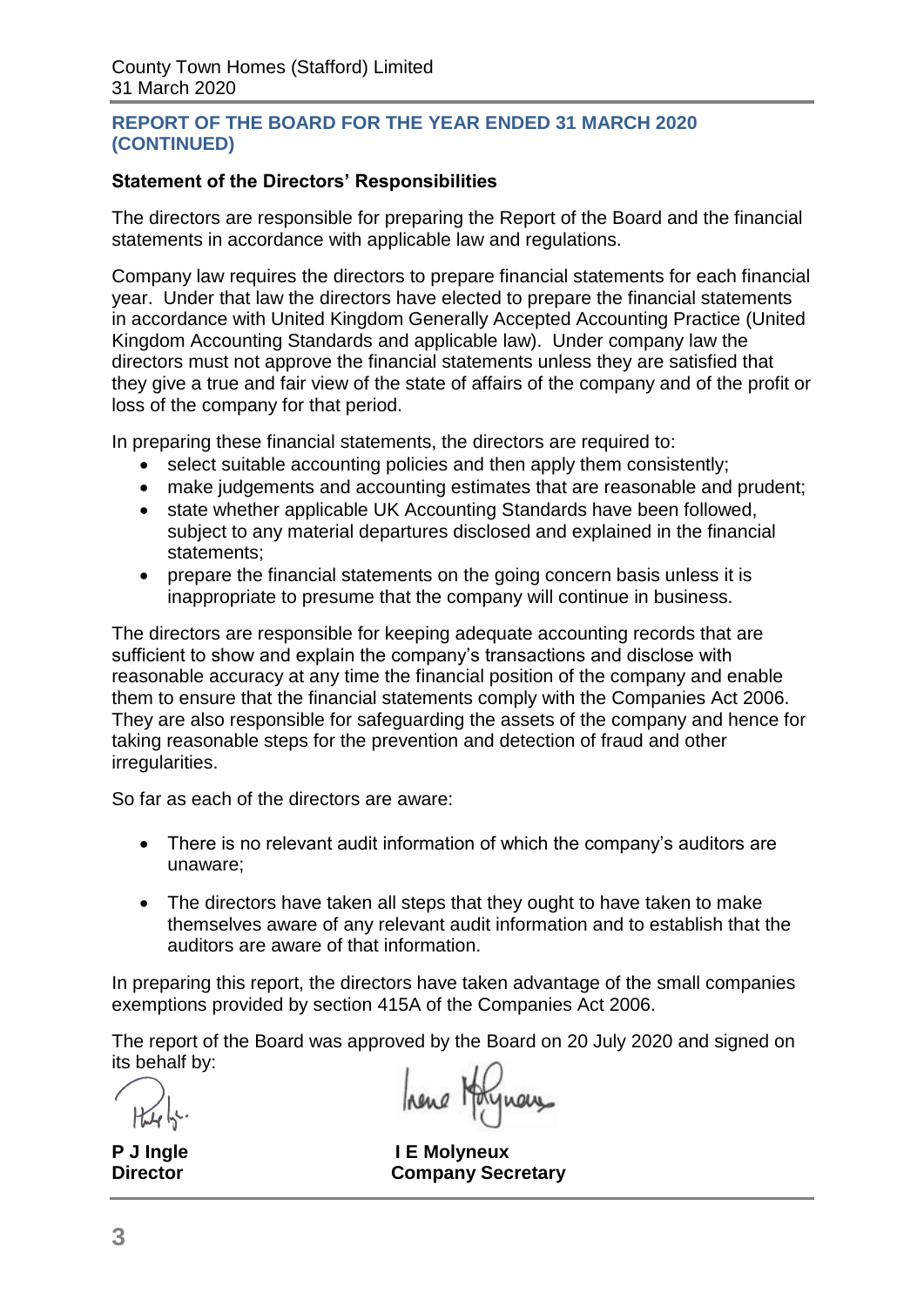## <span id="page-5-0"></span>**INDEPENDENT AUDITOR'S REPORT TO THE MEMBERS OF COUNTY TOWN HOMES (STAFFORD) LIMITED**

## **Opinion**

We have audited the financial statements of County Town Homes (Stafford) Limited ("the Company") for the year ended 31 March 2020 which comprise the statement of comprehensive income, the statement of financial position, statement of changes in reserves and notes to the financial statements, including a summary of significant accounting policies. The financial reporting framework that has been applied in their preparation is applicable law and United Kingdom Accounting Standards, including Financial Reporting Standard 102 The Financial Reporting Standard applicable in the UK and Republic of Ireland (United Kingdom Generally Accepted Accounting Practice).

In our opinion, the financial statements:

- give a true and fair view of the state of the Company's affairs as at 31 March 2020 and of its loss for the year then ended;
- have been properly prepared in accordance with United Kingdom Generally Accepted Accounting Practice; and
- have been prepared in accordance with the requirements of the Companies Act 2006.

#### **Basis for opinion**

We conducted our audit in accordance with International Standards on Auditing (UK) (ISAs (UK)) and applicable law. Our responsibilities under those standards are further described in the Auditor's responsibilities for the audit of the financial statements section of our report. We are independent of the Company in accordance with the ethical requirements that are relevant to our audit of the financial statements in the UK, including the FRC's Ethical Standard, and we have fulfilled our other ethical responsibilities in accordance with these requirements. We believe that the audit evidence we have obtained is sufficient and appropriate to provide a basis for our opinion.

#### **Conclusions relating to going concern**

We have nothing to report in respect of the following matters in relation to which the ISAs (UK) require us to report to you where:

- the Directors' use of the going concern basis of accounting in the preparation of the financial statements is not appropriate; or
- the Directors have not disclosed in the financial statements any identified material uncertainties that may cast significant doubt about the Company's ability to continue to adopt the going concern basis of accounting for a period of at least twelve months from the date when the financial statements are authorised for issue.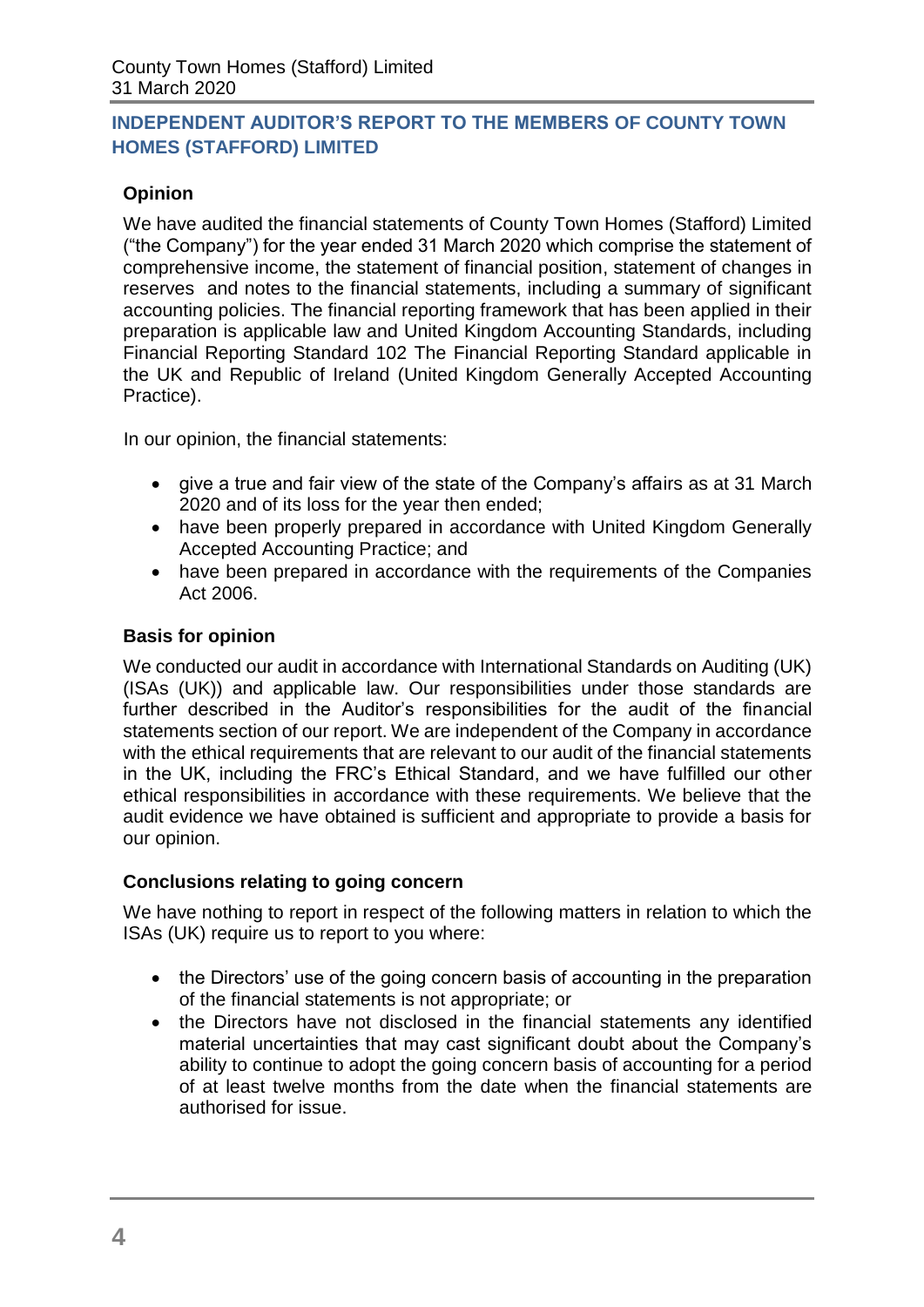## **INDEPENDENT AUDITOR'S REPORT TO THE MEMBERS OF COUNTY TOWN HOMES (STAFFORD) LIMITED (CONTINUED)**

#### **Other information**

The Directors are responsible for the other information. The other information comprises the information included in the annual report, other than the financial statements and our auditor's report thereon. Our opinion on the financial statements does not cover the other information and, except to the extent otherwise explicitly stated in our report, we do not express any form of assurance conclusion thereon.

In connection with our audit of the financial statements, our responsibility is to read the other information and, in doing so, consider whether the other information is materially inconsistent with the financial statements or our knowledge obtained in the audit or otherwise appears to be materially misstated. If we identify such material inconsistencies or apparent material misstatements, we are required to determine whether there is a material misstatement in the financial statements or a material misstatement of the other information. If, based on the work we have performed, we conclude that there is a material misstatement of this other information, we are required to report that fact.

We have nothing to report in this regard.

#### **Opinions on other matters prescribed by the Companies Act 2006**

In our opinion, based on the work undertaken in the course of the audit:

- the information given in the Directors' report for the financial year for which the financial statements are prepared is consistent with the financial statements; and
- the Directors' report has been prepared in accordance with applicable legal requirements.

#### **Matters on which we are required to report by exception**

In the light of the knowledge and understanding of the Company and its environment obtained in the course of the audit, we have not identified material misstatements in the Director's report.

We have nothing to report in respect of the following matters in relation to which the Companies Act 2006 requires us to report to you if, in our opinion;

- adequate accounting records have not been kept, or returns adequate for our audit have not been received from branches not visited by us; or
- the financial statements are not in agreement with the accounting records and returns; or
- certain disclosures of Directors' remuneration specified by law are not made; or
- we have not received all the information and explanations we require for our audit; or
- the Directors were not entitled to prepare the financial statements in accordance with the small companies regime and take advantage of the small companies' exemptions in preparing the Directors' report and from the requirement to prepare a Strategic report.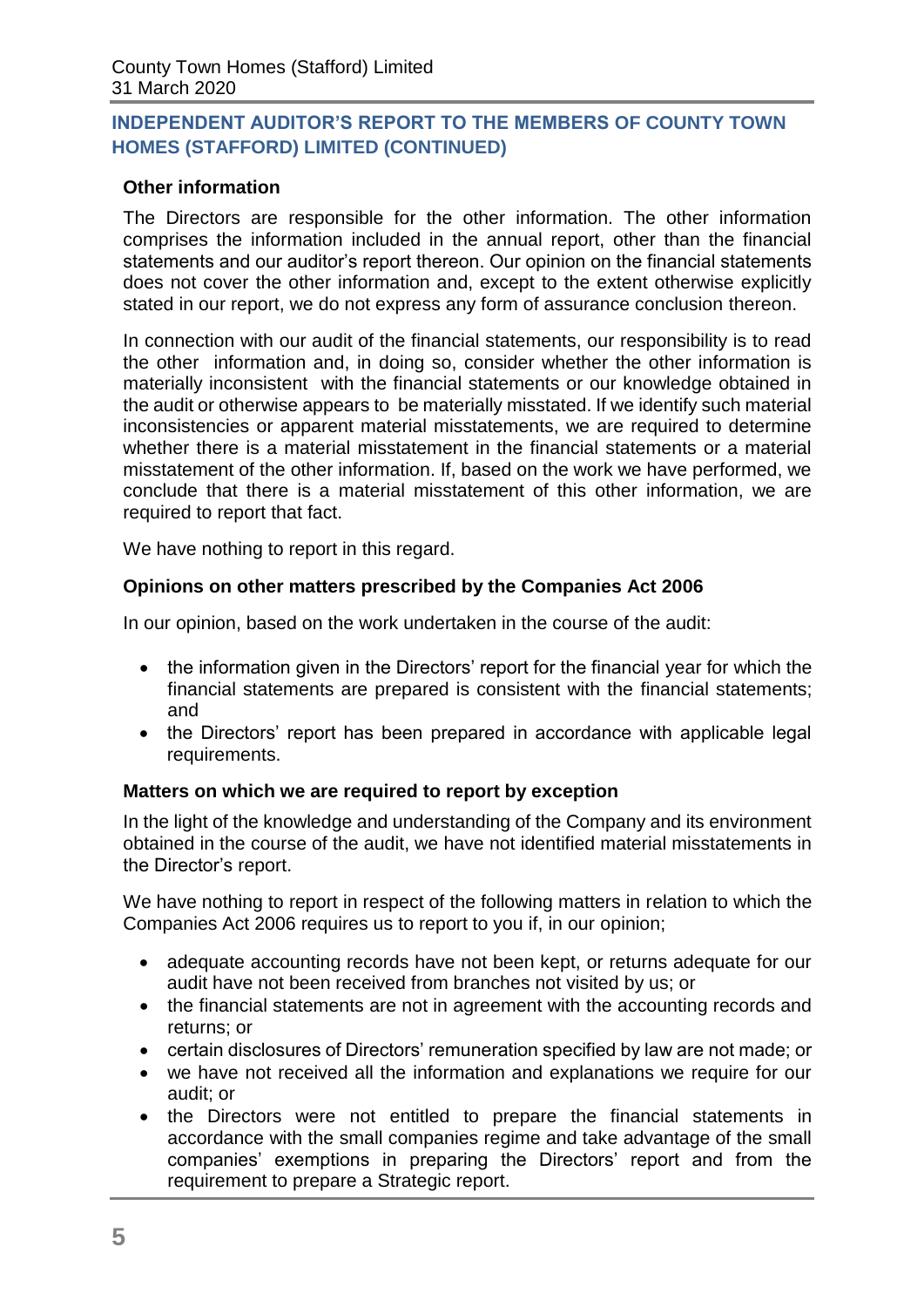## **INDEPENDENT AUDITOR'S REPORT TO THE MEMBERS OF COUNTY TOWN HOMES (STAFFORD) LIMITED (CONTINUED)**

#### **Responsibilities of Directors**

As explained more fully in the Statement of Responsibilities of the Board, the Directors are responsible for the preparation of the financial statements and for being satisfied that they give a true and fair view, and for such internal control as the Directors determine is necessary to enable the preparation of financial statements that are free from material misstatement, whether due to fraud or error.

In preparing the financial statements, the Directors are responsible for assessing the Company's ability to continue as a going concern, disclosing, as applicable, matters related to going concern and using the going concern basis of accounting unless the Directors either intend to liquidate the Company or to cease operations, or have no realistic alternative but to do so.

#### **Auditor's responsibilities for the audit of the financial statements**

Our objectives are to obtain reasonable assurance about whether the financial statements as a whole are free from material misstatement, whether due to fraud or error, and to issue an auditor's report that includes our opinion. Reasonable assurance is a high level of assurance, but is not a guarantee that an audit conducted in accordance with ISAs (UK) will always detect a material misstatement when it exists. Misstatements can arise from fraud or error and are considered material if, individually or in the aggregate, they could reasonably be expected to influence the economic decisions of users taken on the basis of these financial Statements.

A further description of our responsibilities for the audit of the financial statements is located at the Financial Reporting Council's website at: https://www.frc.org.uk/auditorsresponsibilities. This description forms part of our auditor's report.

#### **Use of our report**

This report is made solely to the Company's members, as a body, in accordance with Chapter 3 of Part 16 of the Companies Act 2006. Our audit work has been undertaken so that we might state to the Company's members those matters we are required to state to them in an auditor's report and for no other purpose. To the fullest extent permitted by law, we do not accept or assume responsibility to anyone other than the Company and the Company's members as a body, for our audit work, for this report, or for the opinions we have formed.

 $RDOUP$ 

Kyla Bellingall (Senior Statutory Auditor) For and on behalf of BDO LLP, Statutory Auditor Birmingham

DATE: 9 September 2020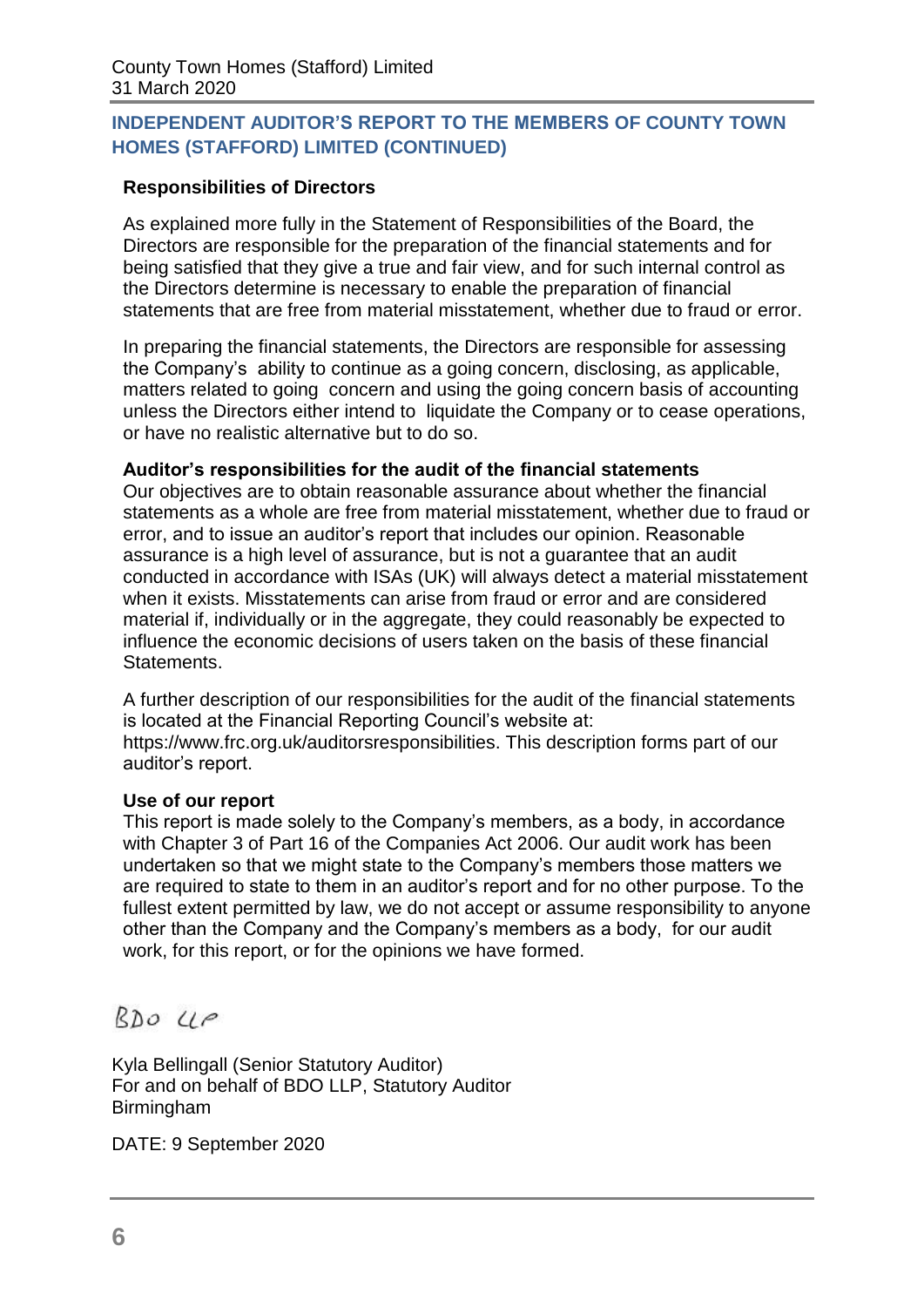BDO LLP is a limited liability partnership registered in England and Wales (with registered number OC305127).

### **STATEMENT OF COMPREHENSIVE INCOME**

| For the period ended 31 March 2020          | <b>Note</b> | 2020  | 2019  |
|---------------------------------------------|-------------|-------|-------|
|                                             |             | £'000 | £'000 |
| Turnover                                    |             |       |       |
| Operating costs                             | 3           | 56    | 39    |
| Operating loss for the financial period     | 4           | (56)  | (39)  |
| Loss on ordinary activities before taxation |             | (56)  | (39)  |
| Tax on loss on ordinary activities          | 5           |       |       |
| Loss for the financial period               |             | (56)  | (39)  |
| Other comprehensive income                  |             |       |       |
| Total comprehensive loss                    |             | (56)  | (39)  |

The results stated above are derived from continuing activities.

The notes on pages 10 to 16 form part of these Financial Statements.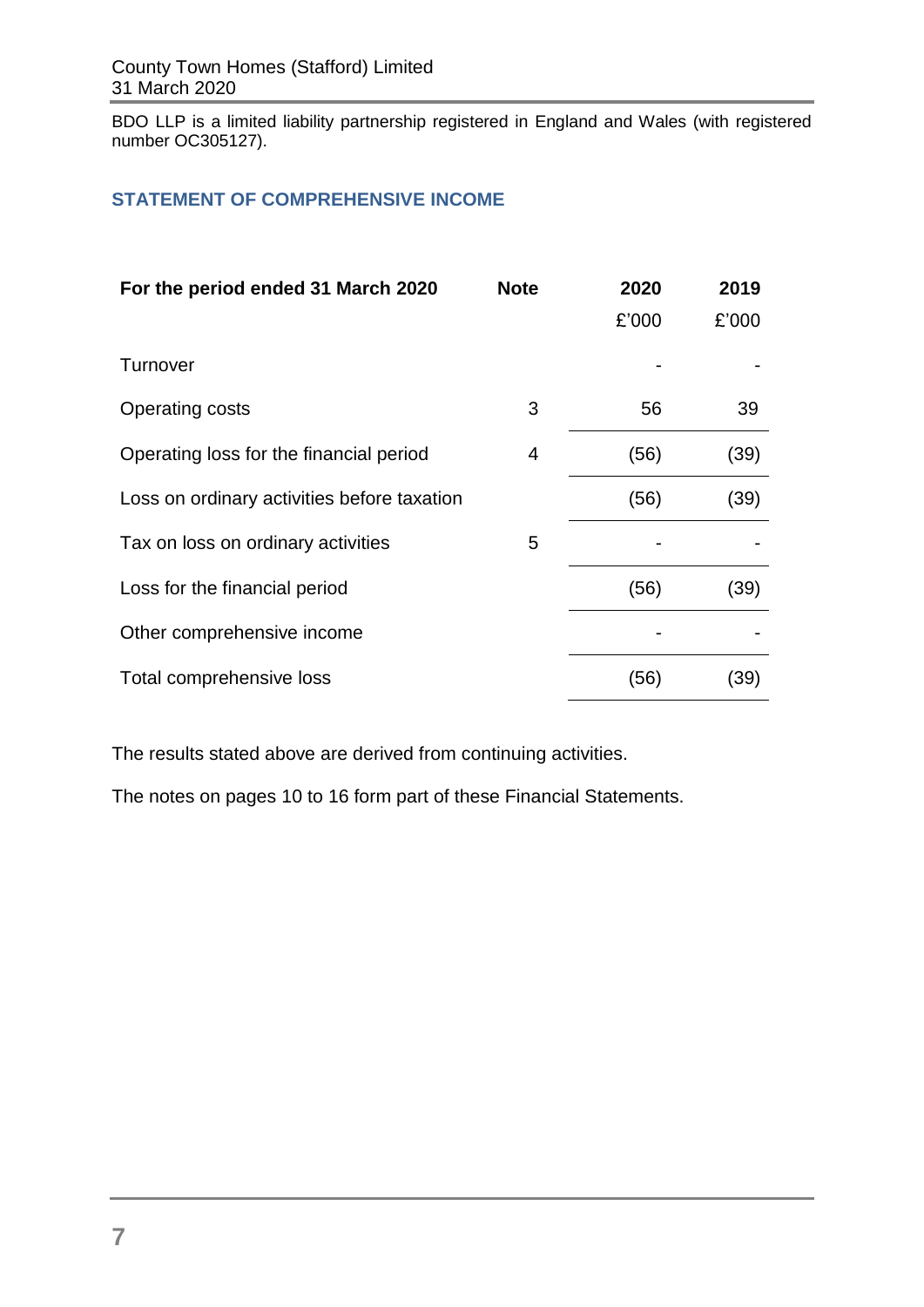#### **STATEMENT OF FINANCIAL POSITION**

Registered Company no. 10584130

| <b>As at 31 March 2020</b>                                        | <b>Note</b>    | 2020<br>£'000  | 2019<br>£'000 |
|-------------------------------------------------------------------|----------------|----------------|---------------|
| <b>Current Assets:</b>                                            |                |                |               |
| <b>Stock</b>                                                      | 6              | 870            | 838           |
| <b>Bank</b>                                                       |                | $\overline{7}$ | 7             |
|                                                                   |                | 877            | 845           |
| <b>Creditors: amounts falling due within</b><br>one year          | $\overline{7}$ | 138            | 50            |
| <b>Net current assets</b>                                         |                | 739            | 795           |
|                                                                   |                |                |               |
| <b>Creditors: amounts falling due after</b><br>more than one year | 8              | 800            | 800           |
| <b>Net Liabilities</b>                                            |                | (61)           | (5)           |
| <b>Capital and reserves</b>                                       |                |                |               |
| Share capital and capital contribution                            | 9              | 50             | 50            |
| Profit and loss account                                           |                | (111)          | (55)          |
| <b>Total reserves</b>                                             |                | (61)           | (5)           |

The Financial Statements have been prepared in accordance with the provisions applicable to companies subject to the small companies' regime and in accordance with the provisions of FRS 102 Section 1A - small entities.

The Financial Statements were authorised and approved by the Board on 20 July 2020 and signed on its behalf by:

hene Holynous

**P J Ingle I E Molyneux Director** Company Secretary

The notes on pages 10 to 16 form part of these Financial Statements.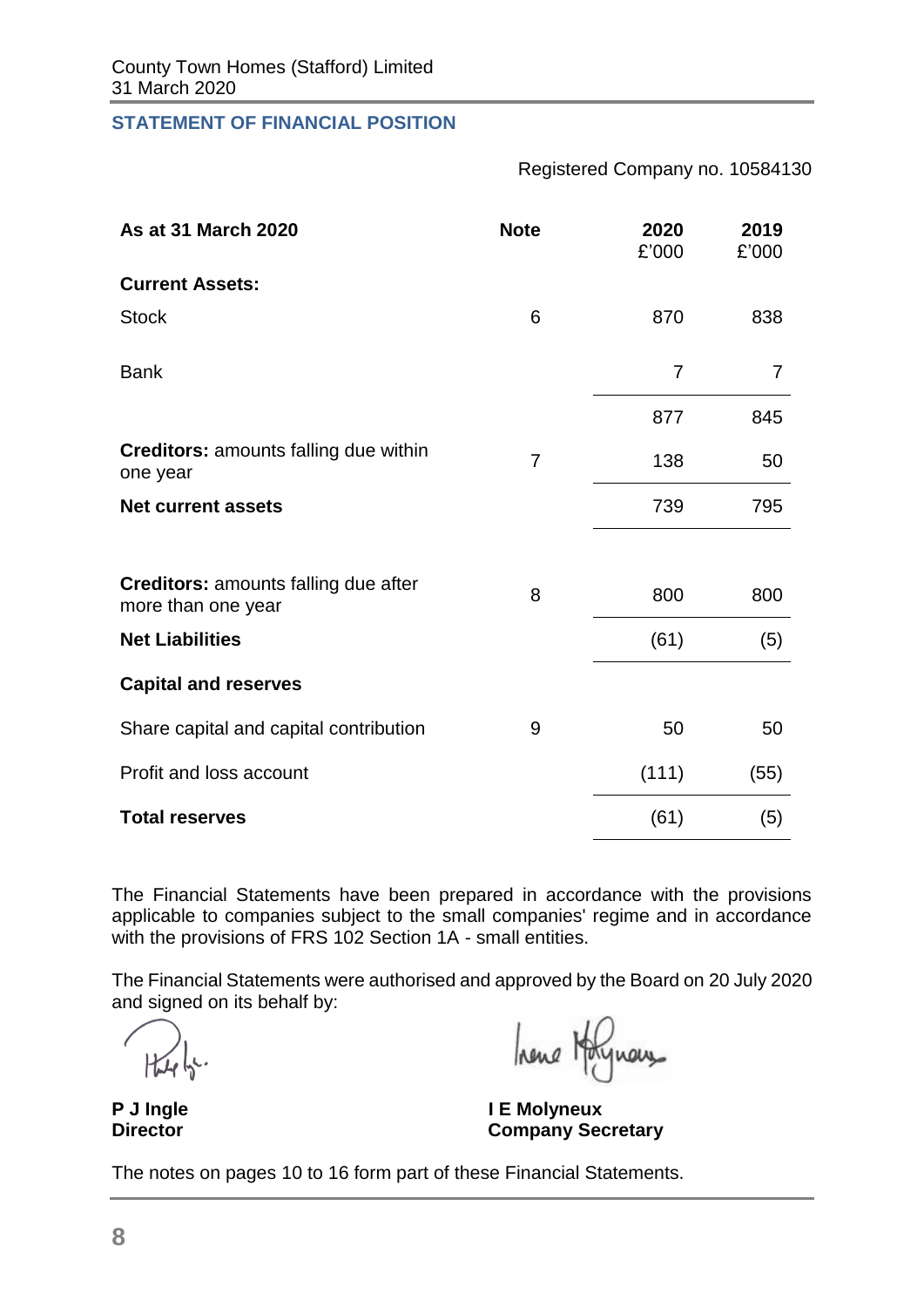## **STATEMENT OF CHANGES IN RESERVES**

Registered Company no. 10584130

<span id="page-10-0"></span>

| For the year ended 31 March     | 2020<br>Income and<br>expenditure | 2019<br>Income and<br>expenditure |
|---------------------------------|-----------------------------------|-----------------------------------|
|                                 | reserve                           | reserve                           |
|                                 | £'000                             | £'000                             |
| <b>Balance at 1 April 2019</b>  | (55)                              | (16)                              |
| Deficit for the year            | (56)                              | (39)                              |
| <b>Balance at 31 March 2020</b> | (111)                             | (55)                              |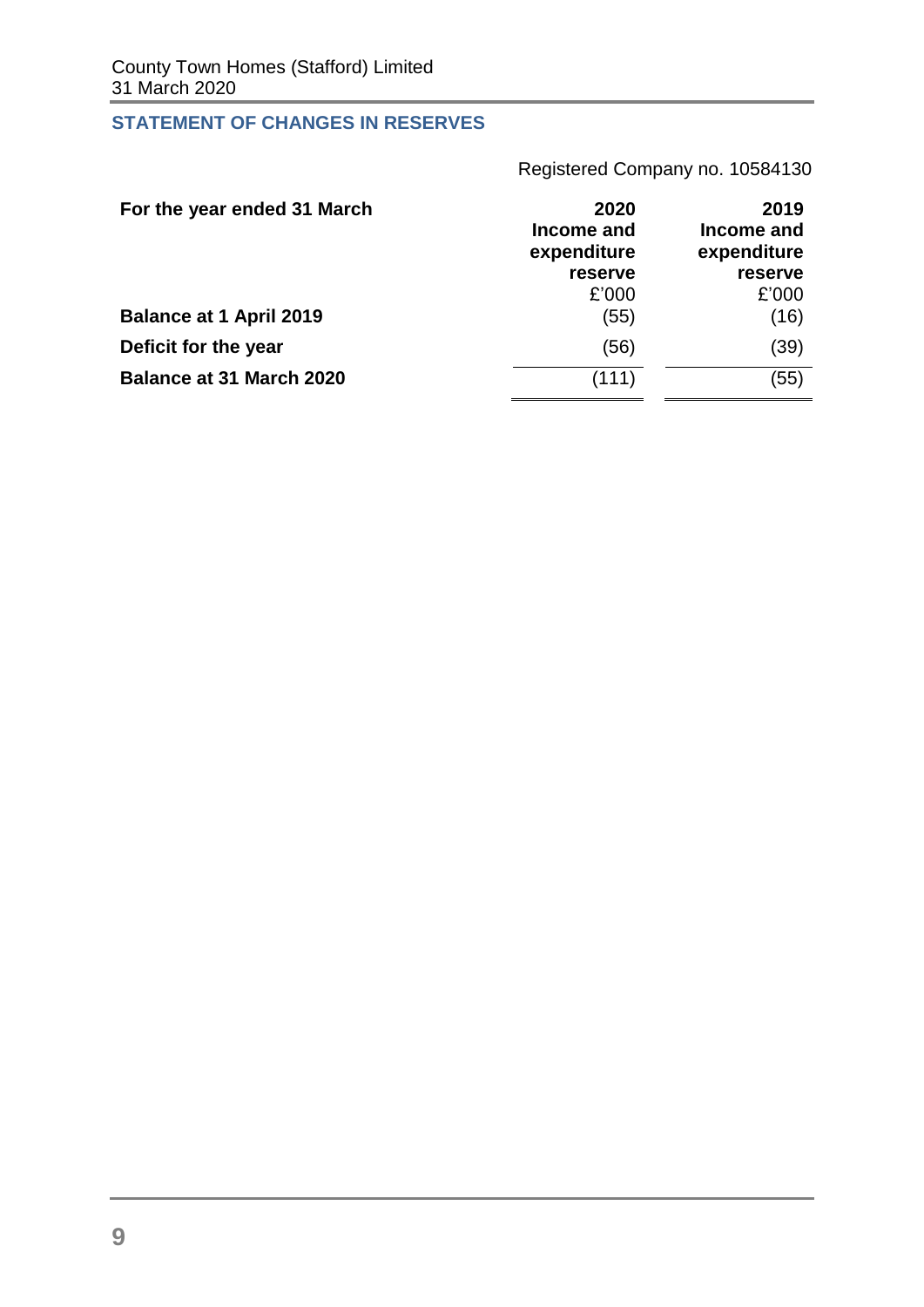#### **NOTES TO THE FINANCIAL STATEMENTS**

#### **1. Legal status**

County Town Homes (Stafford) Limited is a private company limited by shares and incorporated in England and Wales under the Companies Act 2006. The address of the registered office is given on the company information page and the nature of the company's operations and its principal activities are set out in the directors' report.

### **2. Accounting policies**

#### **Basis of preparation of Financial Statements**

The Financial Statements have been prepared under the historical cost convention unless otherwise specified within these accounting policies and in accordance with Section 1A of Financial Reporting Standard 102, the Financial Reporting Standard applicable in the UK and the Republic of Ireland and the Companies Act 2006.

In preparing the separate Financial Statements of the parent company, County Town Homes has taken advantage of the following disclosure exemptions available in FRS 102:-

- No cashflow statement has been presented for the company;
- Disclosures in respect of the company's financial instruments have not been presented as equivalent disclosures have been provided in respect of the group as a whole;
- No disclosure has been given for the aggregate remuneration of the key management personnel of the company as their remuneration is included in the totals of the group as a whole; and
- Related party transactions entered into between two or more members of the group.

#### **Going concern**

The accounts have been prepared in accordance with applicable accounting standards under the historical cost accounting rules and on a going concern basis.

We have made an assessment of the company's ability to continue as a going concern for a period of at least twelve months from the date on which the financial statements were approved for release.

The impact of the Covid 19 outbreak has been considered by the Directors. Housing developments were halted during the start of 2020/21 due to restrictions imposed by the government but onsite work has recommenced as lockdown restrictions have been eased.

The company develops properties for outright sales and is funded by its immediate parent, Stafford and Rural Homes. A development agreement is in place between Stafford and Rural Homes and the company but as set out in note 8 the debt is repayable on demand. As such the company is reliant upon its parent which has confirmed in writing its commitment to support the company financially for a period of at least 12 months from the signing of the accounts and audit report.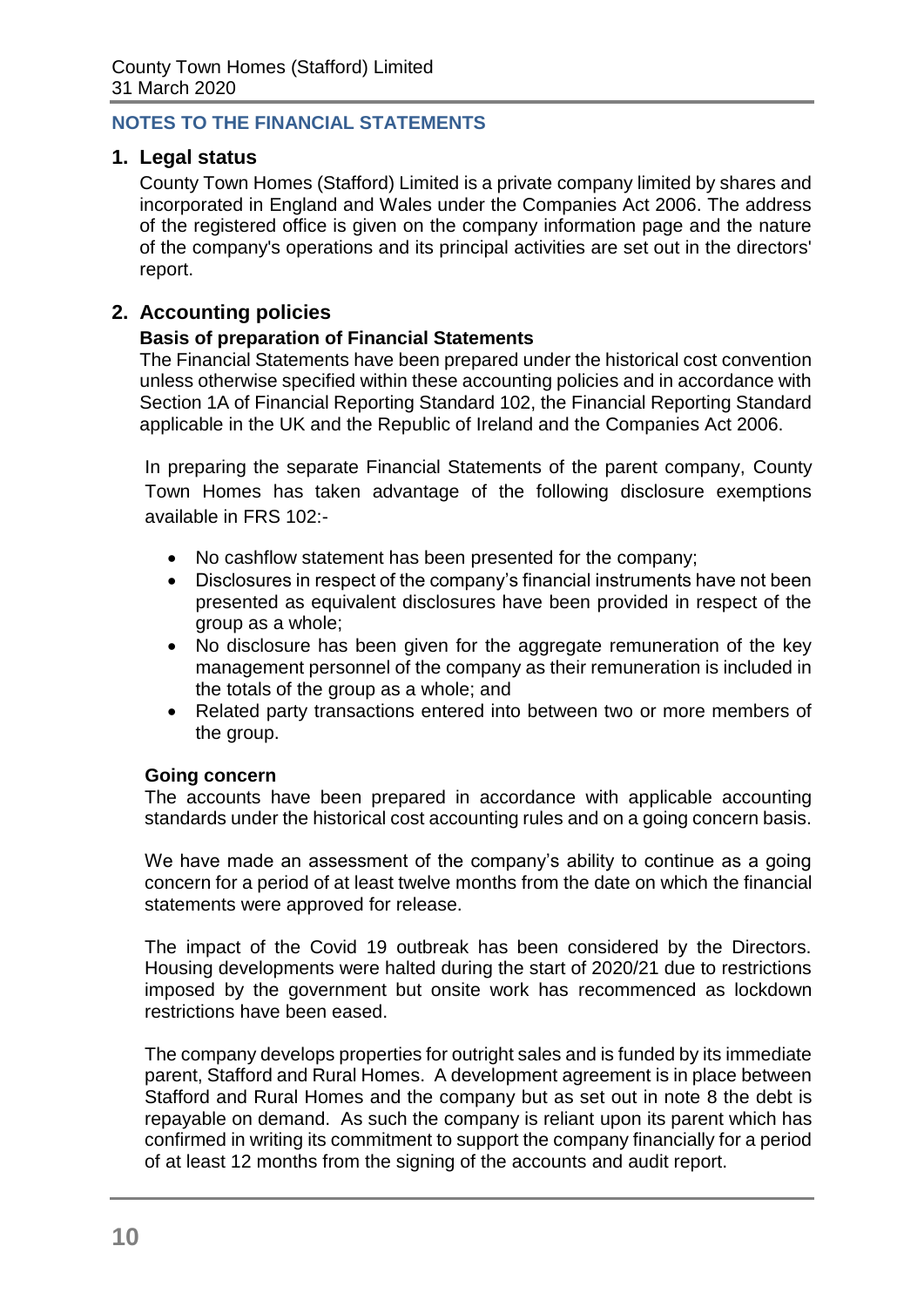Given this support, the Board believe that while uncertainty exists, this does not pose a material uncertainty that would cast doubt on the company's ability to continue as a going concern for the foreseeable future, which is a period of at least 12 months from signing of the accounts and audit report. The Board therefore consider it appropriate for the accounts to be prepared on a going concern basis.

#### **Group structure**

County Town Homes (Stafford) Limited is a wholly owned subsidiary of Stafford and Rural Homes Limited.

#### **Turnover**

Turnover is recognised either through stage payments where properties are sold through section 106 agreements or exchange of contracts with individuals.

County Town Homes secured its first land site in February 2018. The first properties sold on the open market are expected in the 2022/23 financial year.

#### **Cash and cash equivalents**

Cash is represented by cash in hand and deposits with financial institutions repayable without penalty on notice of not more than 24 hours. Cash equivalents are highly liquid investments that mature in no more than three months from the date of acquisition and that are readily convertible to known amounts of cash with insignificant risk of change in value.

#### **Financial instruments**

The company only enters into basic financial instruments transactions that result in the recognition of financial assets and liabilities like trade and other debtors and creditors, loans from banks and other third parties, loans to related parties and investments in non-puttable ordinary shares.

Financial liabilities and equity are classified according to the substance of the financial instrument's contractual obligations, rather than its legal form.

The company's cash at bank and in hand and trade and other debtors and its trade and other creditors and bank overdrafts are measured initially at the transaction price, including transaction costs, and subsequently at amortised cost using the effective interest method. Debt instruments that are payable or receivable within one year are measured at the undiscounted amount of the cash or other consideration expected to be paid or received.

#### **Tax**

Where profits on ordinary activities before tax are generated, County Town Homes will gift aid the profits to the parent within nine months of the year end taking account of any taxable losses carried forward.

#### **Stock**

Stocks are stated at the lower of cost and net realisable value.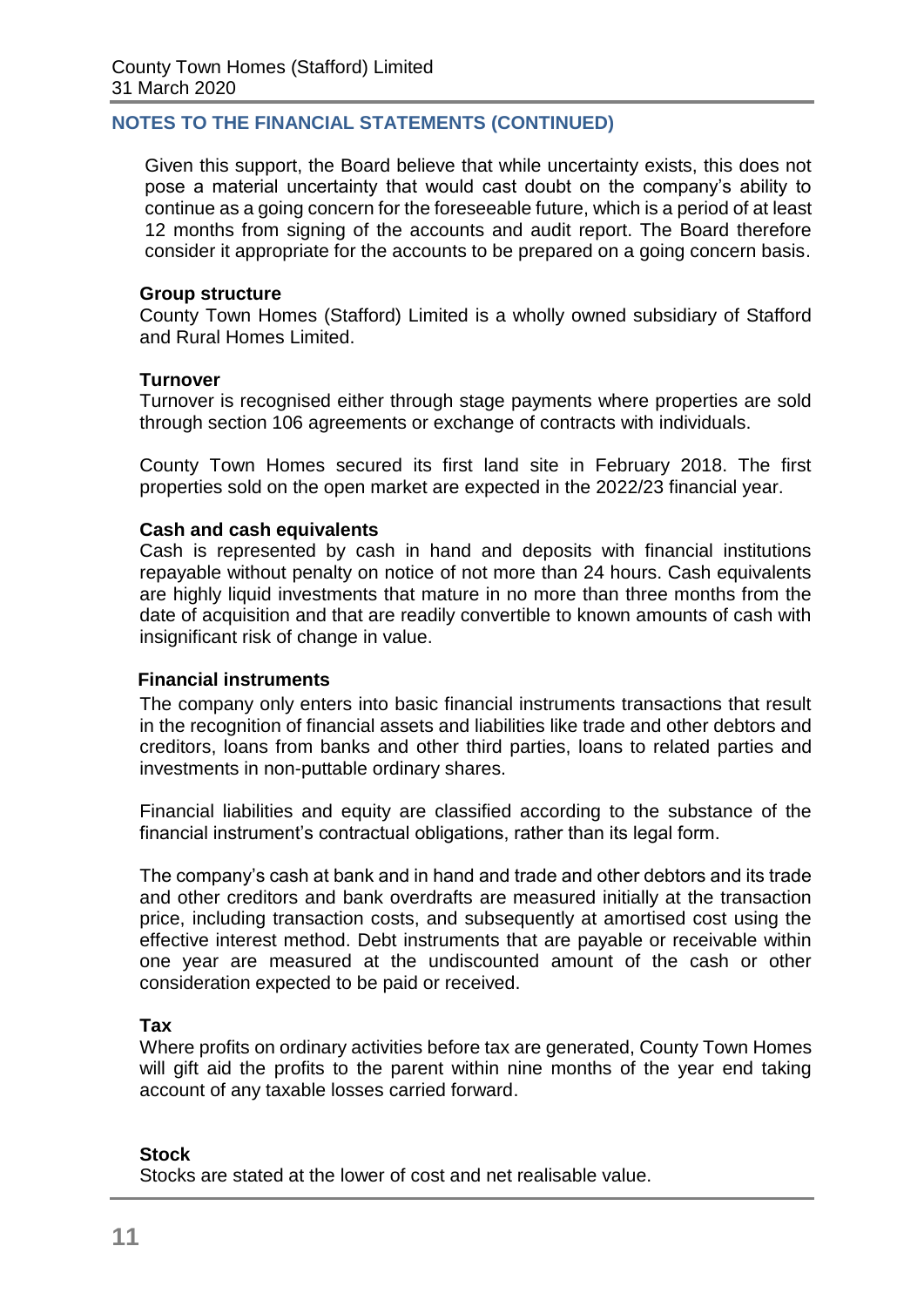#### **Creditors**

Short term creditors are measured at the transaction price. Other financial liabilities, including bank loans, are measured initially at fair value, net of transaction costs, and are measured subsequently at amortised cost using the effective interest method.

#### **Pensions**

The Company does not operate a pension scheme.

#### **Judgement in applying accounting policies and key sources of estimating uncertainty**

In preparing these Financial Statements, the directors have had to make the following judgements:

None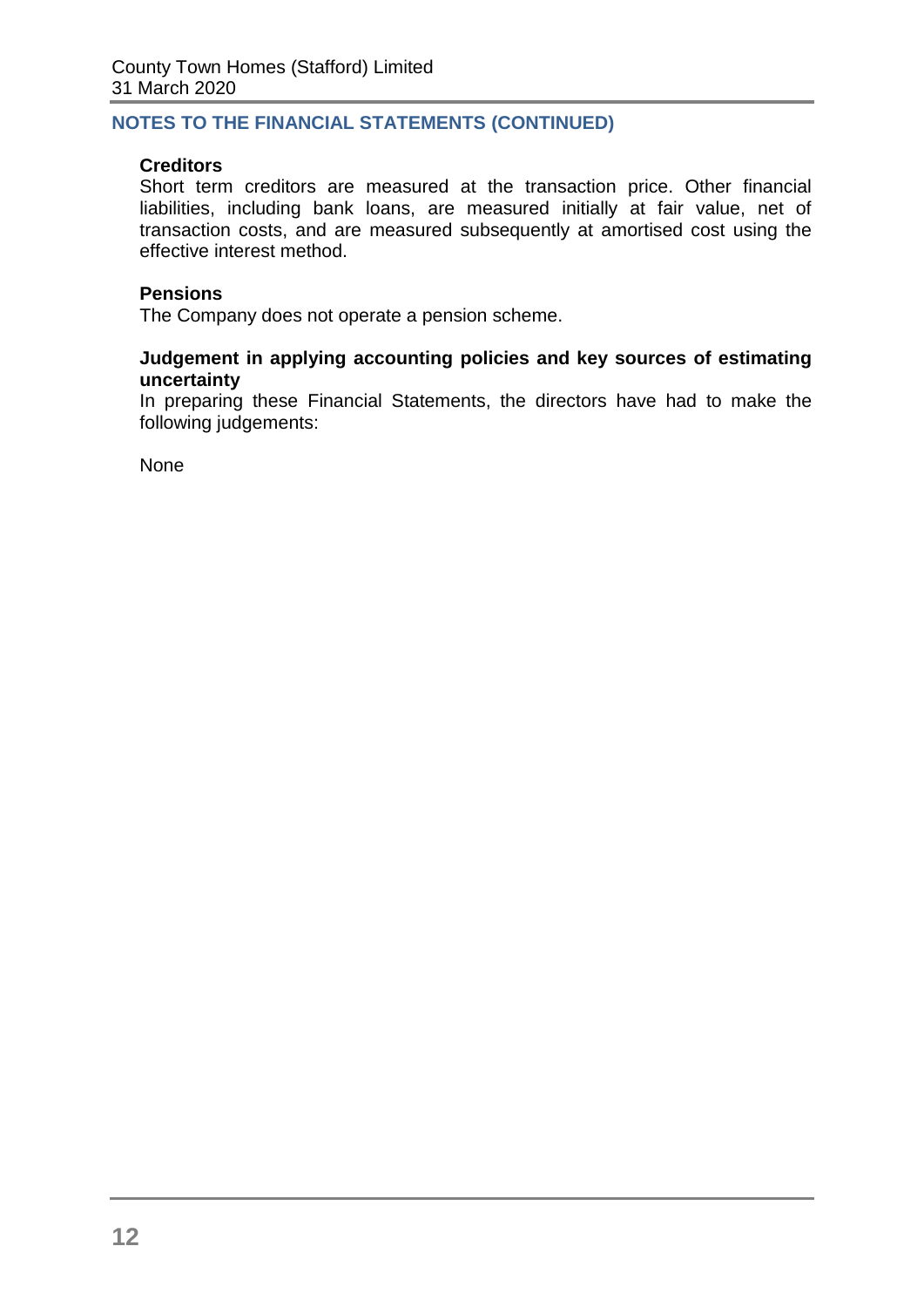## **3. Turnover, operating costs and loss on ordinary activities before taxation**

|                             | <b>Turnover</b> | 2020<br><b>Operating</b><br>costs | Loss on<br>ordinary<br>activities<br>before | 2019<br>Loss on<br>ordinary<br>activities<br>before |
|-----------------------------|-----------------|-----------------------------------|---------------------------------------------|-----------------------------------------------------|
|                             | £'000           | £'000                             | taxation<br>£'000                           | taxation<br>£'000                                   |
| <b>Development Services</b> |                 | 56                                | (56)                                        | (39)                                                |
| Total                       |                 | 56                                | (56)                                        | (39)                                                |

## **4. Loss on ordinary activities before taxation**

This is arrived at after charging:

|                                                              |          | 2020  | 2019  |
|--------------------------------------------------------------|----------|-------|-------|
|                                                              |          | £'000 | £'000 |
| Auditor's remuneration (including VAT)<br>for audit services |          | 4     |       |
| Interest payable to parent company                           | (Note 8) | 40    | 20    |

## **5. Tax on loss on ordinary activities**

|                                                                      | 2020  | 2019  |
|----------------------------------------------------------------------|-------|-------|
|                                                                      | £'000 | £'000 |
| Loss on ordinary activities before tax                               | (56)  | (39)  |
| Corporation tax on ordinary activities at 19% (if not gift<br>aided) |       |       |
| Gift Aid payment not subject to UK taxation                          | ۰     |       |
| Corporation tax if gift aided to parent                              |       |       |
| Total tax charge                                                     |       |       |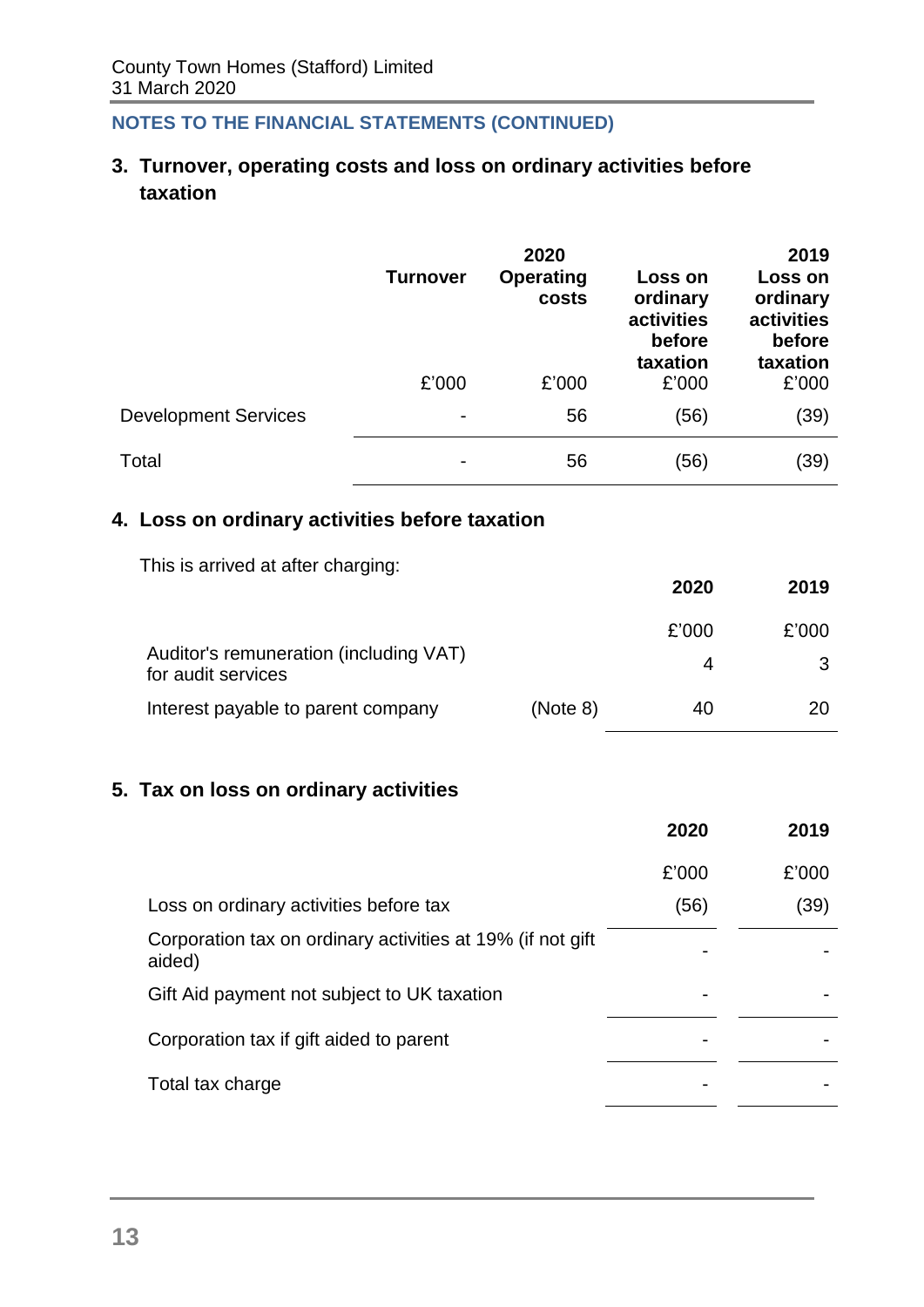## **6. Stock**

|                                 | 2020  | 2019  |
|---------------------------------|-------|-------|
|                                 | £'000 | £'000 |
| Work in Progress – developments | 870   | 838   |
| Total                           | 870   | 838   |

#### **7. Creditors: amounts falling due within one year**

|                                                                                | 2020  | 2019  |
|--------------------------------------------------------------------------------|-------|-------|
|                                                                                | £'000 | £'000 |
| Amount owed to group undertakings are interest free<br>and repayable on demand | 126   | 50    |
| Accruals and deferred income                                                   | 12    |       |
| Total                                                                          | 138   | 50    |

#### **8. Loans and borrowing**

|                           | 2020  | 2019  |
|---------------------------|-------|-------|
| <b>Maturity of debt</b>   | £'000 | £'000 |
| Between one and two years | 800   | 800   |
| Total                     | 800   | 800   |

A facility of £4.95m has been made available by the parent company. £800k has been drawn with a weighted average interest of 4.8%. Loans are held on a floating charge basis.

## **9. Share capital and capital contribution**

|                                                 | 2020           | 2019  |
|-------------------------------------------------|----------------|-------|
| Authorised, allotted, called up and fully paid. | £'000          | £'000 |
| 1 ordinary share of £1                          | $\blacksquare$ |       |
| Capital contribution                            | 50             | 50    |
| Total                                           | 50             | 50    |
|                                                 |                |       |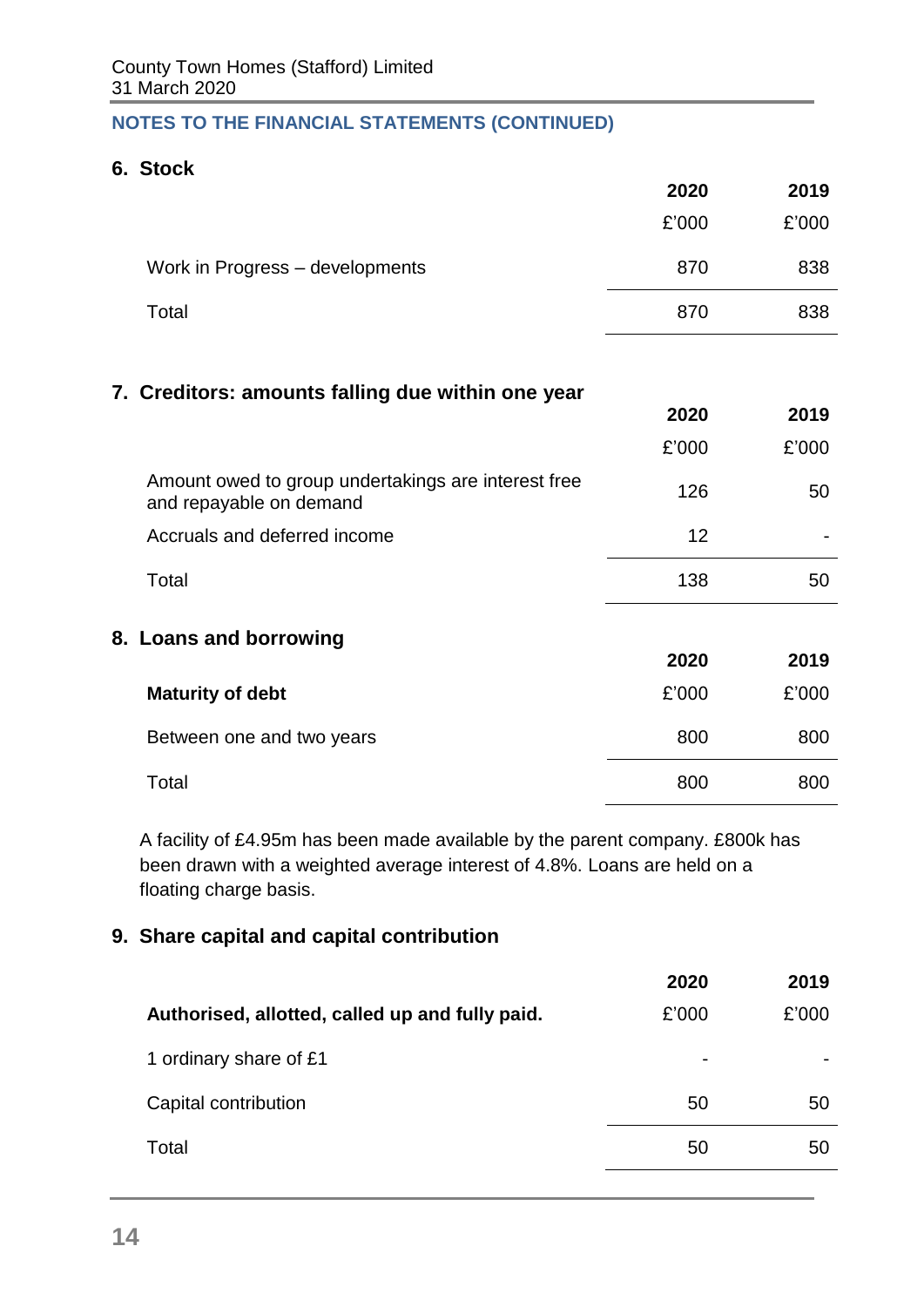#### **10. Reserves**

The company's capital and reserves are as follows:

#### *Called up share capital*

Called up share capital represents the nominal value of the shares issued.

#### *Capital contribution*

Start up capital contribution from the parent company.

#### *Profit and loss account*

The profit and loss account represents cumulative profits or losses.

#### **11. Employees and Directors' Remuneration**

Other than the directors, County Town Homes has no direct employees.

Directors are considered the key management personnel of the company.

During the period there was director's remuneration paid of £5,267 (2019: £9,772).

#### **12. Contingent liabilities and commitments**

The company had no known contingent liabilities or commitments at 31 March 2020.

#### **13. Related party transactions**

Related party transactions in the period, other than directors remuneration as noted in note 11 were as follows.

|                                         | 2020  | 2019  |
|-----------------------------------------|-------|-------|
| To/(from) Stafford & Rural Homes        | £'000 | £'000 |
| Intra-group loan                        |       | (700) |
| Operational expenditure & loan interest | (75)  |       |
| To/(from) Housing Plus Group            |       |       |
| Operational expenditure                 | (1)   |       |
|                                         | (76)  | 700)  |